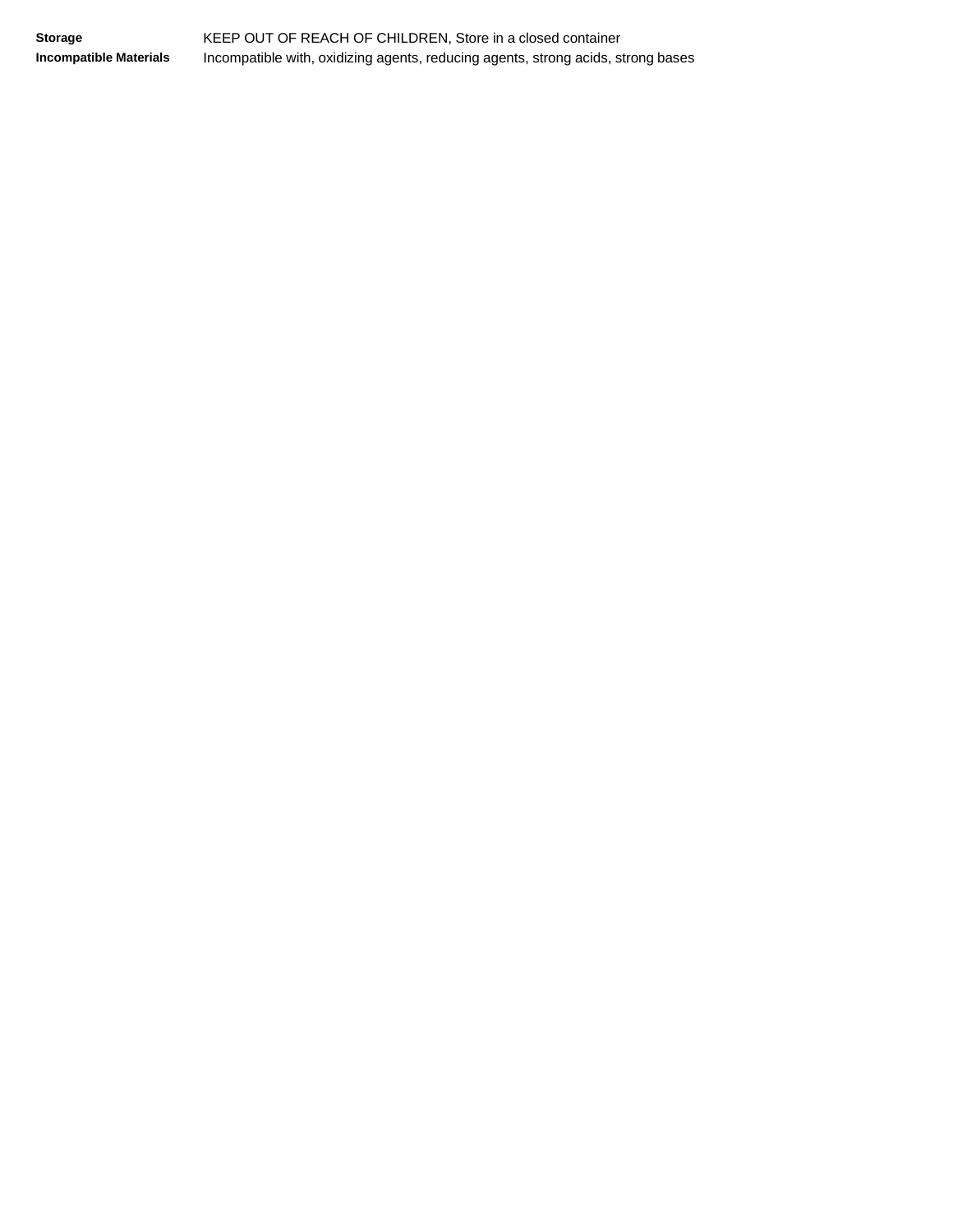| Page 2 of 4                |                                                                                                                 |                                                                                           | <b>Super Grit</b>    |                                           |                | Revision Date 11-17-2021   |                                                                  |  |  |  |  |
|----------------------------|-----------------------------------------------------------------------------------------------------------------|-------------------------------------------------------------------------------------------|----------------------|-------------------------------------------|----------------|----------------------------|------------------------------------------------------------------|--|--|--|--|
| <b>SECTION-8</b>           |                                                                                                                 | <b>EXPOSURE CONTROLS / PERSONAL PROTECTION</b>                                            |                      |                                           |                |                            |                                                                  |  |  |  |  |
| <b>EXPOSURE LIMITS</b>     |                                                                                                                 |                                                                                           |                      |                                           |                |                            | Significant                                                      |  |  |  |  |
| <b>CHEMICAL NAME</b>       |                                                                                                                 | <b>ACGIH (TWA 8)</b>                                                                      | <b>ACGIH (STEL)</b>  | <b>OSHA PEL (TWA 8)</b>                   |                | <b>OSHA (CEIL)</b>         | <b>Exposure</b>                                                  |  |  |  |  |
| Nonylphenol Ethoxylate     |                                                                                                                 | None Established                                                                          |                      |                                           |                |                            | ED                                                               |  |  |  |  |
| <b>PERSONAL PROTECTION</b> |                                                                                                                 |                                                                                           |                      |                                           |                |                            | <b>HMIS HAZARD RATINGS</b>                                       |  |  |  |  |
|                            |                                                                                                                 |                                                                                           |                      |                                           |                | <b>Personal Protection</b> | Health<br>Flammability<br>$\mathbf{0}$<br>Reactivity<br>$\bf{0}$ |  |  |  |  |
| <b>Eyes</b><br>Ventilation | Safety glasses are not normally required but recommend when splashing is possible<br><b>General Ventilation</b> |                                                                                           |                      |                                           |                |                            |                                                                  |  |  |  |  |
| <b>SECTION - 9</b>         | <b>PHYSICAL AND CHEMICAL PROPERTIES</b>                                                                         |                                                                                           |                      |                                           |                |                            |                                                                  |  |  |  |  |
| <b>Flash Point</b>         | Not applicable                                                                                                  |                                                                                           |                      | Specific Gravity / Density Not determined |                |                            |                                                                  |  |  |  |  |
| <b>Flammable Limits</b>    | Not applicable                                                                                                  |                                                                                           | $pH (\pm 0.3)$       |                                           | 7.2            |                            |                                                                  |  |  |  |  |
|                            | Auto-Ignition Temp. Not applicable                                                                              |                                                                                           | <b>Viscosity</b>     |                                           | Not determined |                            |                                                                  |  |  |  |  |
| <b>Physical State</b>      | <b>Viscous Paste</b>                                                                                            |                                                                                           | <b>Freeze Point</b>  |                                           | Not determined |                            |                                                                  |  |  |  |  |
| Appearance                 | <b>Yellow Gritty Paste</b>                                                                                      |                                                                                           | <b>Boiling Point</b> |                                           | Not determined |                            |                                                                  |  |  |  |  |
| Odor                       | Pleasant                                                                                                        |                                                                                           |                      | <b>Vapor Density (air=1)</b>              | Not determined |                            |                                                                  |  |  |  |  |
| <b>Odor Threshold</b>      | Not determined                                                                                                  |                                                                                           |                      | Vapor Pressure (mmHg)                     | Not determined |                            |                                                                  |  |  |  |  |
| <b>Solubility</b>          | < 18%                                                                                                           |                                                                                           |                      | Evaporation Rate (nBuAc=1) Not determined |                |                            |                                                                  |  |  |  |  |
| <b>Volatiles</b>           | $< 2\%$                                                                                                         |                                                                                           |                      | <b>Partition Coefficient</b>              | Not determined |                            |                                                                  |  |  |  |  |
| <b>VOC</b>                 | $< 1\%$                                                                                                         |                                                                                           |                      | Molecular Weight (g/mol)                  | Not determined |                            |                                                                  |  |  |  |  |
| <b>LVP-VOC</b>             | Not determined                                                                                                  |                                                                                           |                      | <b>Decomposition Temperature</b>          | Not determined |                            |                                                                  |  |  |  |  |
| <b>SECTION-10</b>          | <b>STABILITY AND REACTIVITY</b>                                                                                 |                                                                                           |                      |                                           |                |                            |                                                                  |  |  |  |  |
| <b>Reactivity</b>          |                                                                                                                 | No specific test data related to reactivity available for this product or its ingredients |                      |                                           |                |                            |                                                                  |  |  |  |  |
| <b>Chemical Stability</b>  |                                                                                                                 | Stable under normal ambient and anticipated conditions of use                             |                      |                                           |                |                            |                                                                  |  |  |  |  |

**Hazardous Polymerization** Will not occur

**Conditions To Avoid** Incompatible materials

**Incompatible Materials** Incompatible with, oxidizing agents, reducing agents, strong acids, strong bases **Hazardous Decomposition** Burning or thermal decomposition can produce, carbon dioxide, carbon monoxide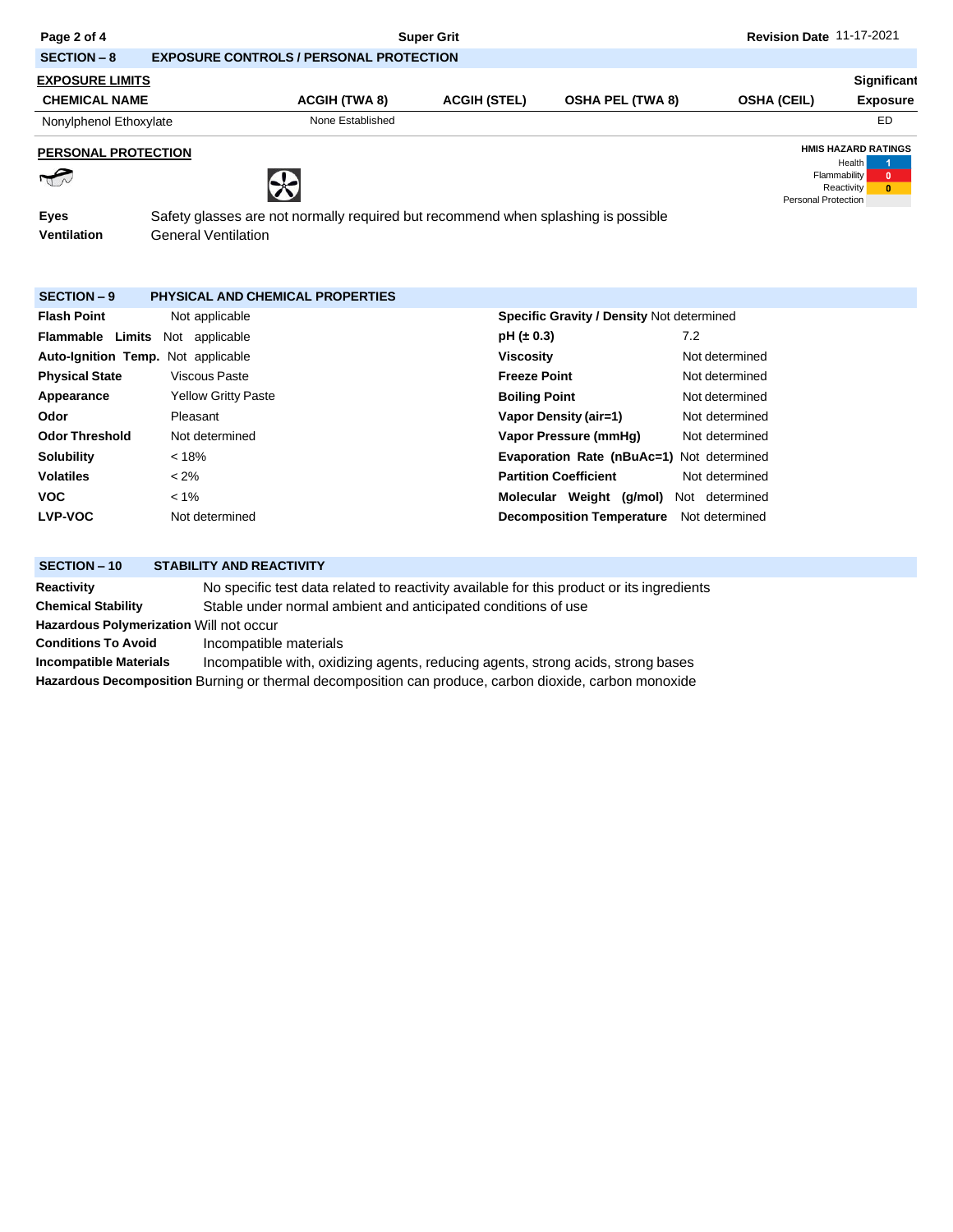| Page 3 of 4                                                                                              |                                  |                                                    | <b>Super Grit</b>            |                                                                                              | <b>Revision Date 11-17-2021</b> |                                                                                                                            |                                           |  |  |  |
|----------------------------------------------------------------------------------------------------------|----------------------------------|----------------------------------------------------|------------------------------|----------------------------------------------------------------------------------------------|---------------------------------|----------------------------------------------------------------------------------------------------------------------------|-------------------------------------------|--|--|--|
| <b>SECTION - 11</b>                                                                                      | <b>TOXICOLOGICAL INFORMATION</b> |                                                    |                              |                                                                                              |                                 |                                                                                                                            |                                           |  |  |  |
| <b>ROUTES OF EXPOSURE</b>                                                                                |                                  |                                                    |                              |                                                                                              |                                 |                                                                                                                            |                                           |  |  |  |
| Eyes (Yes), Ingestion (Yes)                                                                              |                                  |                                                    |                              |                                                                                              |                                 |                                                                                                                            |                                           |  |  |  |
|                                                                                                          |                                  | <b>ACUTE SYMPTOMS OF SINGLE OVEREXPOSURE</b>       |                              |                                                                                              |                                 |                                                                                                                            |                                           |  |  |  |
| Eyes                                                                                                     |                                  | Can cause serious eye irritation                   |                              |                                                                                              |                                 |                                                                                                                            |                                           |  |  |  |
| Skin                                                                                                     |                                  | May cause mild skin irritation                     |                              |                                                                                              |                                 |                                                                                                                            |                                           |  |  |  |
| Inhalation                                                                                               | Not applicable                   |                                                    |                              |                                                                                              |                                 |                                                                                                                            |                                           |  |  |  |
| Ingestion                                                                                                |                                  | May be harmful if swallowed                        |                              |                                                                                              |                                 |                                                                                                                            |                                           |  |  |  |
| CHRONIC SYMPTOMS OF PROLONGED OR REPEATED OVEREXPOSURE                                                   |                                  |                                                    |                              |                                                                                              |                                 |                                                                                                                            |                                           |  |  |  |
| Eyes                                                                                                     |                                  | Causes serious eye irritation                      |                              |                                                                                              |                                 |                                                                                                                            |                                           |  |  |  |
| Skin                                                                                                     |                                  | Can cause mild skin irritation, drying or cracking |                              |                                                                                              |                                 |                                                                                                                            |                                           |  |  |  |
| <b>Inhalation</b>                                                                                        | Not applicable                   |                                                    |                              |                                                                                              |                                 |                                                                                                                            |                                           |  |  |  |
| Ingestion                                                                                                |                                  |                                                    |                              | May be harmful if swallowed, May cause irritation, burning in the mouth, throat, and stomach |                                 |                                                                                                                            |                                           |  |  |  |
| <b>Acute Tox Calculated</b>                                                                              | Oral:                            | 18,025 mg/kg                                       | Dermal:                      | 24,237 mg/kg                                                                                 | Inhaled:                        | 39.8 mg/L                                                                                                                  |                                           |  |  |  |
|                                                                                                          |                                  |                                                    |                              |                                                                                              |                                 |                                                                                                                            |                                           |  |  |  |
| <b>Acute Tox Category</b>                                                                                |                                  |                                                    |                              |                                                                                              |                                 | Not applicable (Oral >2,000 mg/kg), Not applicable (Dermal >2,000 mg/kg), Not applicable (Inhaled >12.5 mg/L) Dust or Mist |                                           |  |  |  |
| <b>Additional Info</b><br><b>Target Organs</b>                                                           |                                  |                                                    |                              |                                                                                              |                                 |                                                                                                                            |                                           |  |  |  |
| <b>Medical Conditions</b>                                                                                | Eyes (Lens or cornea)            |                                                    |                              | Preexisting, eye, disorders may be aggravated by exposure to this product                    |                                 |                                                                                                                            |                                           |  |  |  |
| <b>Notes to Physician</b>                                                                                |                                  |                                                    |                              |                                                                                              |                                 | In case of ingestion, gastric lavage with activated charcoal can be used promptly to prevent absorption                    |                                           |  |  |  |
| CARCINOGENIC – This product contains concentrations above 0.1% of the following:                         |                                  |                                                    |                              |                                                                                              |                                 |                                                                                                                            |                                           |  |  |  |
| <b>CHEMICAL NAME</b>                                                                                     | <b>NTP</b>                       |                                                    | <b>ACGIH</b>                 |                                                                                              | <b>IARC</b>                     |                                                                                                                            | <b>GHS Category</b>                       |  |  |  |
| None Listed                                                                                              | <b>NA</b>                        |                                                    | <b>NA</b>                    |                                                                                              | <b>NA</b>                       | <b>NA</b>                                                                                                                  |                                           |  |  |  |
| MUTAGENIC AND REPRODUCTIVE EFFECTS – This product contains concentrations above 0.1% of the following:   |                                  |                                                    |                              |                                                                                              |                                 |                                                                                                                            |                                           |  |  |  |
| <b>CHEMICAL NAME</b>                                                                                     |                                  | <b>Germ Cell Mutagenicity</b>                      |                              |                                                                                              | <b>Toxic to Reproduction</b>    |                                                                                                                            |                                           |  |  |  |
| None Listed                                                                                              | <b>NA</b>                        |                                                    |                              |                                                                                              | NA                              |                                                                                                                            |                                           |  |  |  |
| <b>COMPONENTS ACUTE TOXICITY</b>                                                                         |                                  |                                                    |                              |                                                                                              |                                 |                                                                                                                            |                                           |  |  |  |
| <b>CHEMICAL NAME</b>                                                                                     |                                  | <u>Type</u>                                        | <u>Form</u>                  | <b>Subject</b>                                                                               | <b>Result Value</b>             | <b>Exposure Time</b>                                                                                                       | <b>GHS Category</b>                       |  |  |  |
| Nonylphenol Ethoxylate                                                                                   |                                  | LD50                                               | Oral                         | Rat                                                                                          | 960 mg/kg                       |                                                                                                                            | 4 (>300, ≤2000 mg/kg)                     |  |  |  |
|                                                                                                          |                                  | LD <sub>50</sub>                                   | Inhaled                      | Rat                                                                                          | 1.15 mg/L                       | 4 Hours (Mist)                                                                                                             | 4 ( $>1.0$ , $\leq$ 5 mg/L)               |  |  |  |
| <b>SECTION - 12</b>                                                                                      | <b>ECOLOGICAL INFORMATION</b>    | LD <sub>50</sub>                                   | Dermal                       | Rabbit                                                                                       | 2,001 mg/kg                     |                                                                                                                            | (>2000 mg/kg)                             |  |  |  |
|                                                                                                          |                                  |                                                    |                              |                                                                                              |                                 |                                                                                                                            |                                           |  |  |  |
| <b>CHEMICAL NAME</b><br>Nonylphenol Ethoxylate                                                           |                                  | Type<br>LC50                                       | <b>Subject Subject Latin</b> | Fathead Minnow (Pimephales promelas)                                                         |                                 | <b>Result Value Exposure Time</b><br>$3.8$ mg/L<br>96 Hours                                                                | <b>GHS Category</b><br>$2$ (>1, ≤10 mg/L) |  |  |  |
|                                                                                                          |                                  | LC50                                               | Water Flea (Daphnia magna)   |                                                                                              |                                 | $9.3$ mg/L<br>48 Hours                                                                                                     | $2$ ( $>1$ , $\leq$ 10 mg/L)              |  |  |  |
|                                                                                                          |                                  |                                                    |                              |                                                                                              |                                 |                                                                                                                            |                                           |  |  |  |
| <b>Presistence And Degradability</b>                                                                     |                                  | No specific biodegradation test data was located   |                              |                                                                                              |                                 |                                                                                                                            |                                           |  |  |  |
| <b>Bioaccumulative Potential</b>                                                                         |                                  | No data available                                  |                              |                                                                                              |                                 |                                                                                                                            |                                           |  |  |  |
| <b>Mobility In Soil</b><br>No data available                                                             |                                  |                                                    |                              |                                                                                              |                                 |                                                                                                                            |                                           |  |  |  |
| <b>Other Adverse Effects</b>                                                                             |                                  | No data available                                  |                              |                                                                                              |                                 |                                                                                                                            |                                           |  |  |  |
| <b>DISPOSAL CONSIDERATIONS</b><br><b>SECTION - 13</b>                                                    |                                  |                                                    |                              |                                                                                              |                                 |                                                                                                                            |                                           |  |  |  |
| DO NOT DUMP INTO ANY STORM SEWERS, ON THE GROUND, OR INTO ANY BODY OF WATER<br><b>Disposal Statement</b> |                                  |                                                    |                              |                                                                                              |                                 |                                                                                                                            |                                           |  |  |  |
| Dispose of any waste in accordance with all State and Federal Guidelines and Regulations                 |                                  |                                                    |                              |                                                                                              |                                 |                                                                                                                            |                                           |  |  |  |
| <b>Container Disposal</b>                                                                                |                                  |                                                    |                              |                                                                                              |                                 | Triple rinse container then offer for recycling. If not available, puncture and dispose in a sanitary landfill             |                                           |  |  |  |
| <b>SECTION - 14</b>                                                                                      | <b>TRANSPORT INFORMATION</b>     |                                                    |                              |                                                                                              |                                 |                                                                                                                            |                                           |  |  |  |
| <b>DOT CLASSIFICATION</b>                                                                                |                                  |                                                    |                              |                                                                                              |                                 |                                                                                                                            |                                           |  |  |  |
| <b>UN Number</b>                                                                                         |                                  |                                                    |                              | <b>Proper Shipping Name</b>                                                                  |                                 |                                                                                                                            |                                           |  |  |  |
| Not Regulated                                                                                            |                                  |                                                    |                              |                                                                                              |                                 |                                                                                                                            |                                           |  |  |  |
|                                                                                                          |                                  | Non Hazardous - Compounds Cleaning Liquid          |                              |                                                                                              |                                 |                                                                                                                            |                                           |  |  |  |
| <b>Hazard Class</b> Packing Group                                                                        |                                  | <b>Label Codes</b>                                 |                              | <b>Reportable Quantity (Ib)</b>                                                              | Response                        | <b>Marine Pollutant Hazard Label</b>                                                                                       | <b>Secondary</b>                          |  |  |  |
| None<br><b>Additional Info:</b>                                                                          | None                             | None                                               |                              | None                                                                                         | 154                             | No                                                                                                                         |                                           |  |  |  |